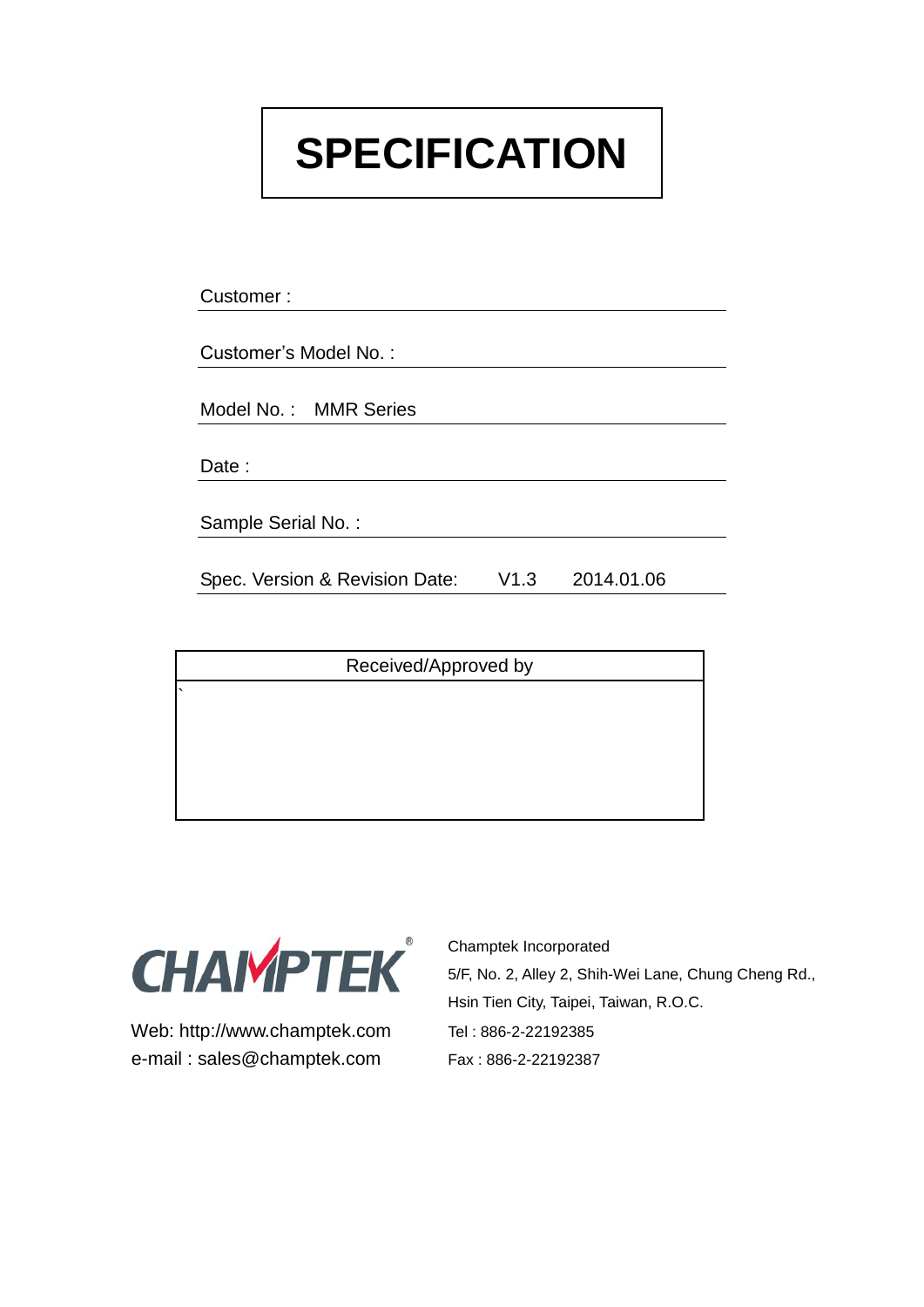#### **TABLE OF CONTENTS**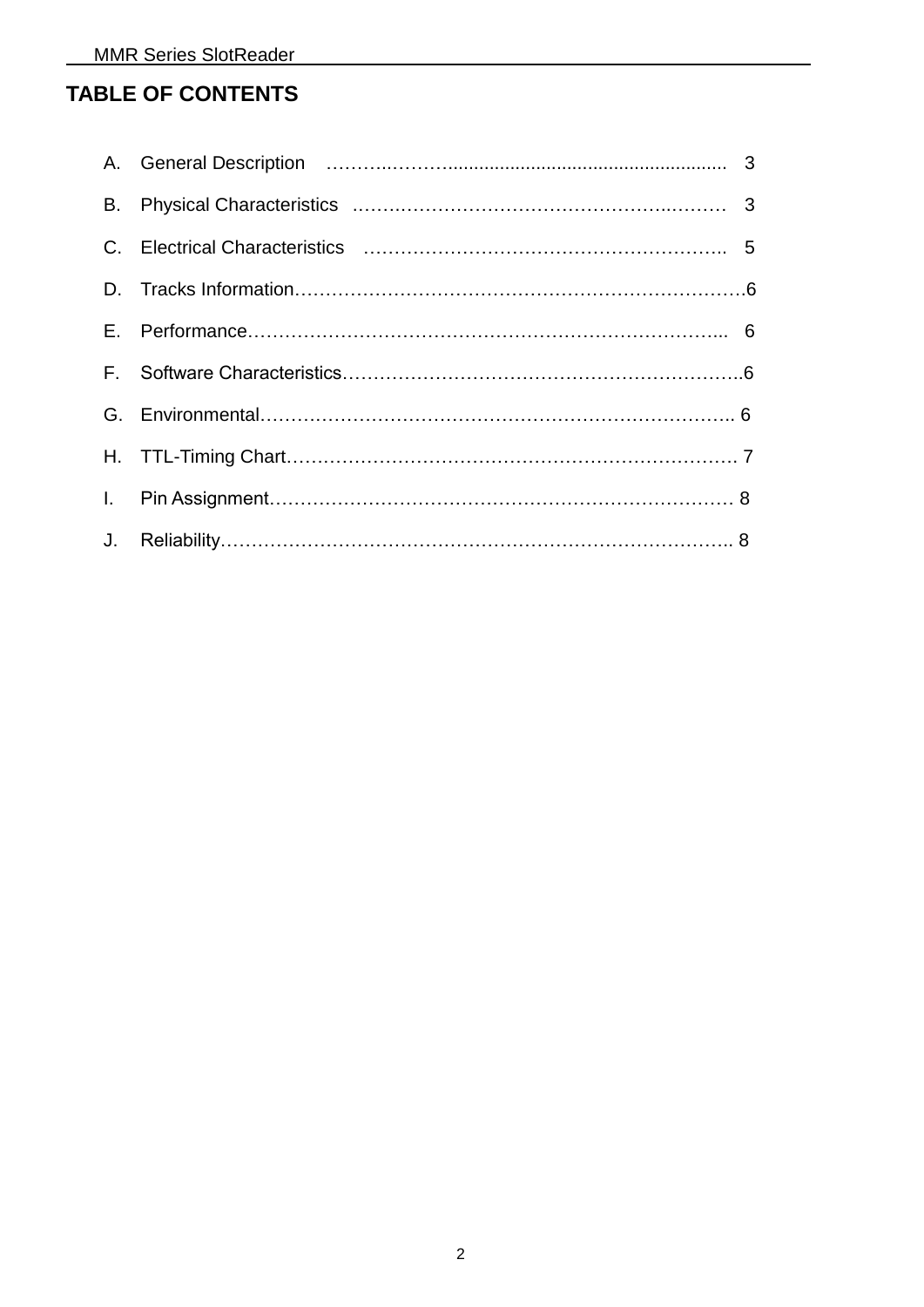#### **A. General Description**



This magnetic stripe reader module is well designed and constructed with high quality components. It conforms to ISO 7810-7813, JIS II standards and is designed for use in access control, retail and time attendance applications, etc. Decoder is an advanced and versatile decoding facility which works with variety of computer interfaces.

#### **B. Physical Characteristics**

| Weight             |                                 |
|--------------------|---------------------------------|
| <b>Body Weight</b> | 29.8 g(1.05 oz)                 |
| <b>Material</b>    | PC&ABS                          |
| Dimension          | 90 mm (L) X 25 mm(W) X 24 mm(H) |

**Mechanical drawing Unit : mm**



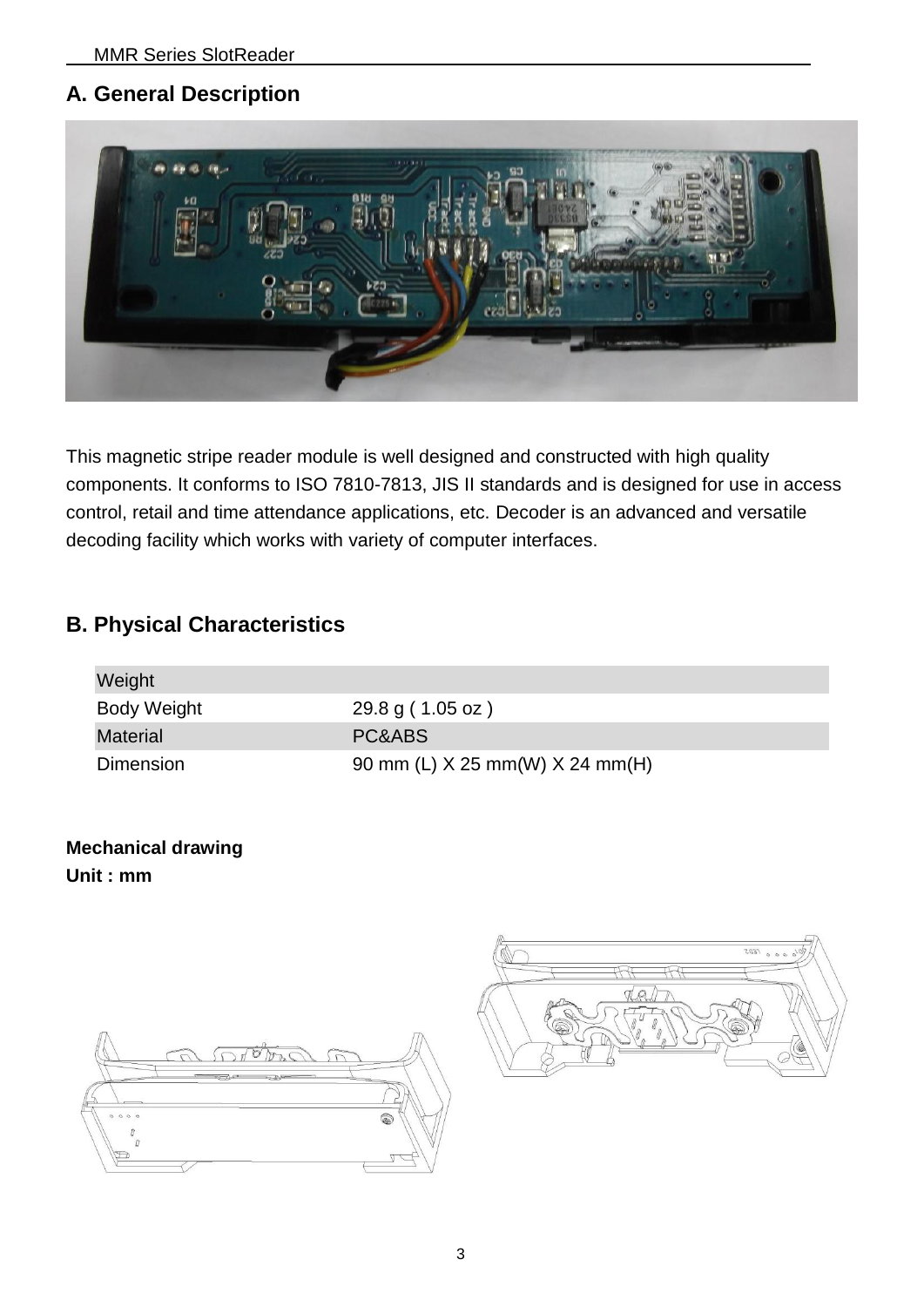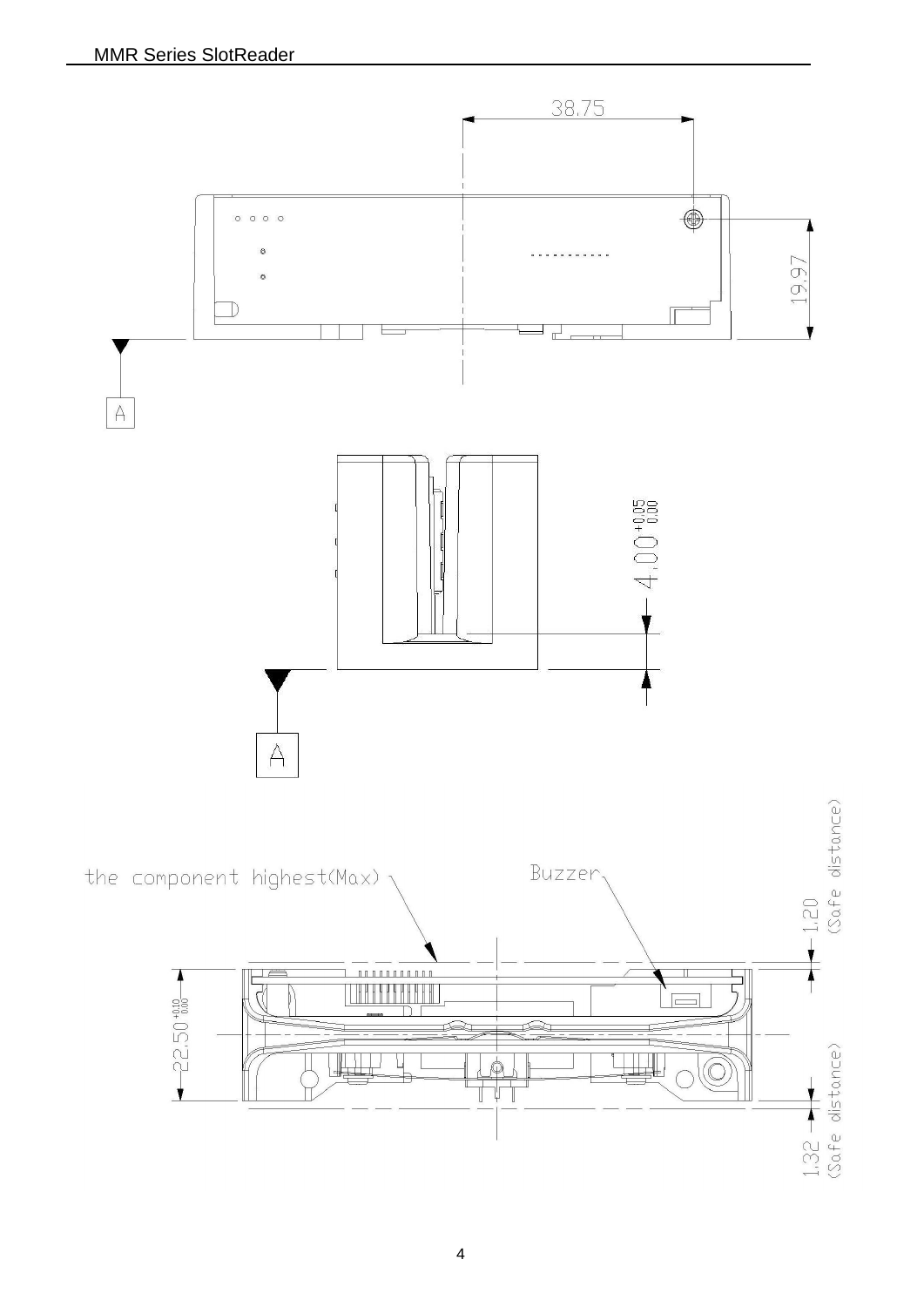

#### **C. Electrical Characteristics**

| Interface                         | <b>RS232</b>       | <b>USB</b>         | <b>KBW</b>         |
|-----------------------------------|--------------------|--------------------|--------------------|
| <b>Supply Voltage</b>             |                    | DC +5V $\pm$ 5%    |                    |
| Output Voltage (Typ.)             | ±9V                | $+5V$              | $+5V$              |
| Output low Voltage (Max.)         | -                  | 0.5                | 0.5                |
| <b>Current Draw</b>               |                    |                    |                    |
| Power On (max.)                   | 160 <sub>m</sub> A | 160 <sub>m</sub> A | 160 <sub>m</sub> A |
| Stand by (max.)                   | 50 <sub>m</sub> A  | 50mA               | 50 <sub>m</sub> A  |
| Operation (max.)                  | 150 <sub>m</sub> A | 150 <sub>m</sub> A | 150 <sub>m</sub> A |
|                                   |                    |                    |                    |
| <b>ESD</b> sensitivity<br>Voltage | Contact            | On Air             |                    |
|                                   | ±4KV               | ±12KV              |                    |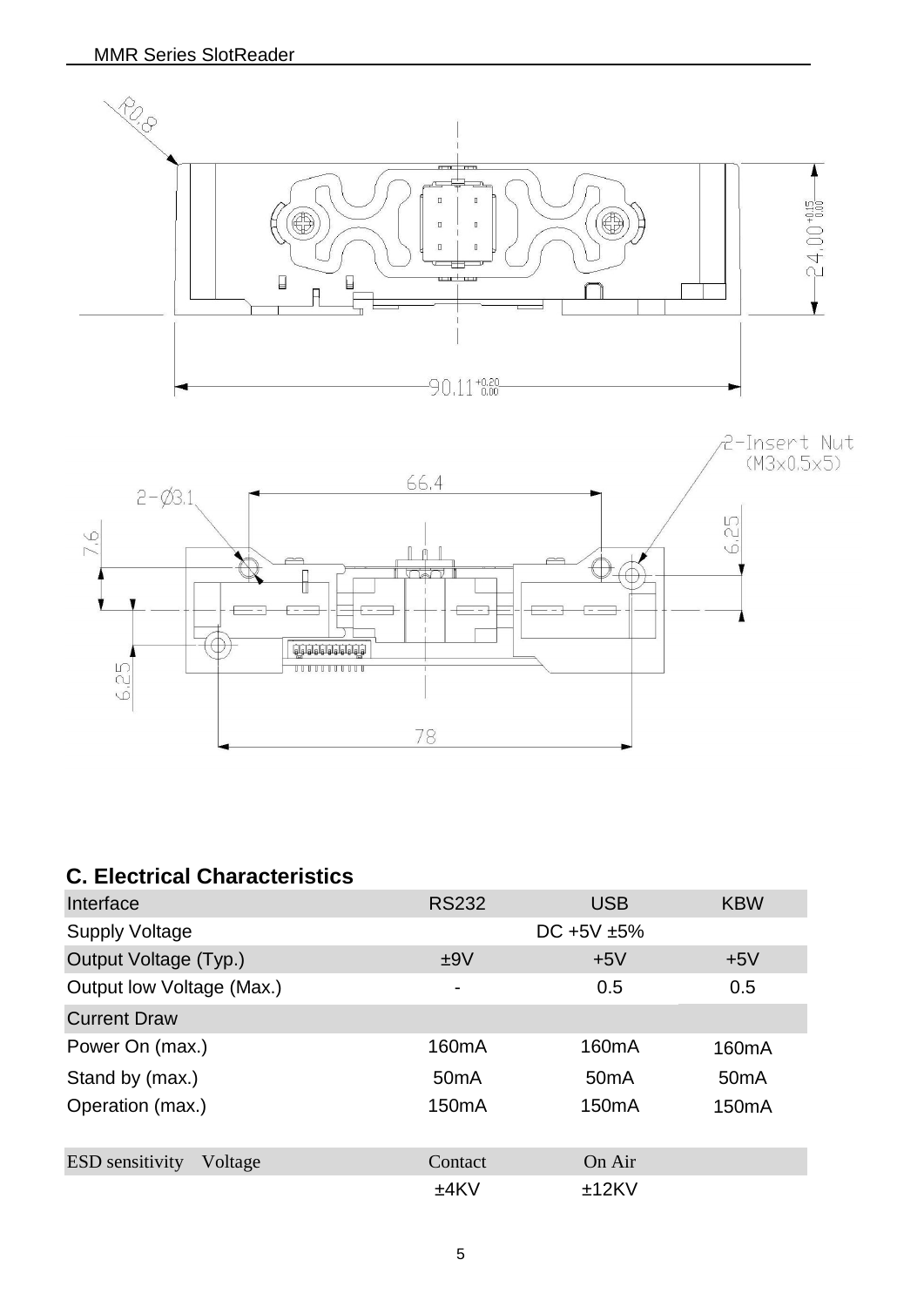#### **D. Tracks Information**

| <b>Track</b>             |                      | 2                 | 3                   |
|--------------------------|----------------------|-------------------|---------------------|
| Standard                 | IATA                 | ABA               | <b>THRIFT/MINTS</b> |
| <b>Recording Method</b>  | $F2F$ ( $FM$ )       | $F2F$ ( $FM$ )    | $F2F$ ( $FM$ )      |
| <b>Recording Density</b> | 210 BPI              | 75 BPI            | 210 BPI             |
| Capacity                 | <b>79 Characters</b> | 40 Characters     | 107 Characters      |
|                          | 7 Bits/Characters    | 5 Bits/Characters | 5 Bits/Characters   |

Data format complies with ISO 7810-7813,JISII standards, reads stripe cards with range from 300 to 4000 Oersted.

### **E. Performance**

| <b>Read/Write</b> | Read                                      |
|-------------------|-------------------------------------------|
| Scan Speed        | 100 - 1000 mm / sec (3.9 - 39 inch / sec) |
| <b>Direction</b>  | <b>Bi-direction</b>                       |
| Life Cycle        | Approx. 1,000,000 passes                  |

#### **F. Software Characteristics**

| <b>Module Software Characteristics</b> |                                    |  |
|----------------------------------------|------------------------------------|--|
| CPU Type                               | ARM 32-bit                         |  |
| <b>Working Frequency</b>               | 8MHZ                               |  |
| <b>Readable Tracks</b>                 | ISO Tracks 1 2 3 & AAMVA           |  |
| <b>Special Feature</b>                 | <b>Keyboard Emulation</b>          |  |
| <b>Firmware Version</b>                | V <sub>00</sub>                    |  |
| <b>Software Version</b>                | KS64 Configuration Setup V3.46.11b |  |

## **G. Environmental**

| <b>Operating Temperature</b> | 0 °C to 50 °C (32 °F to 122 °F)   |
|------------------------------|-----------------------------------|
| Storage Temperature          | -20 °C to 70 °C (-4 °F to 158 °F) |
| <b>Relative Humidity</b>     | 20% to 95% (Non-condensing)       |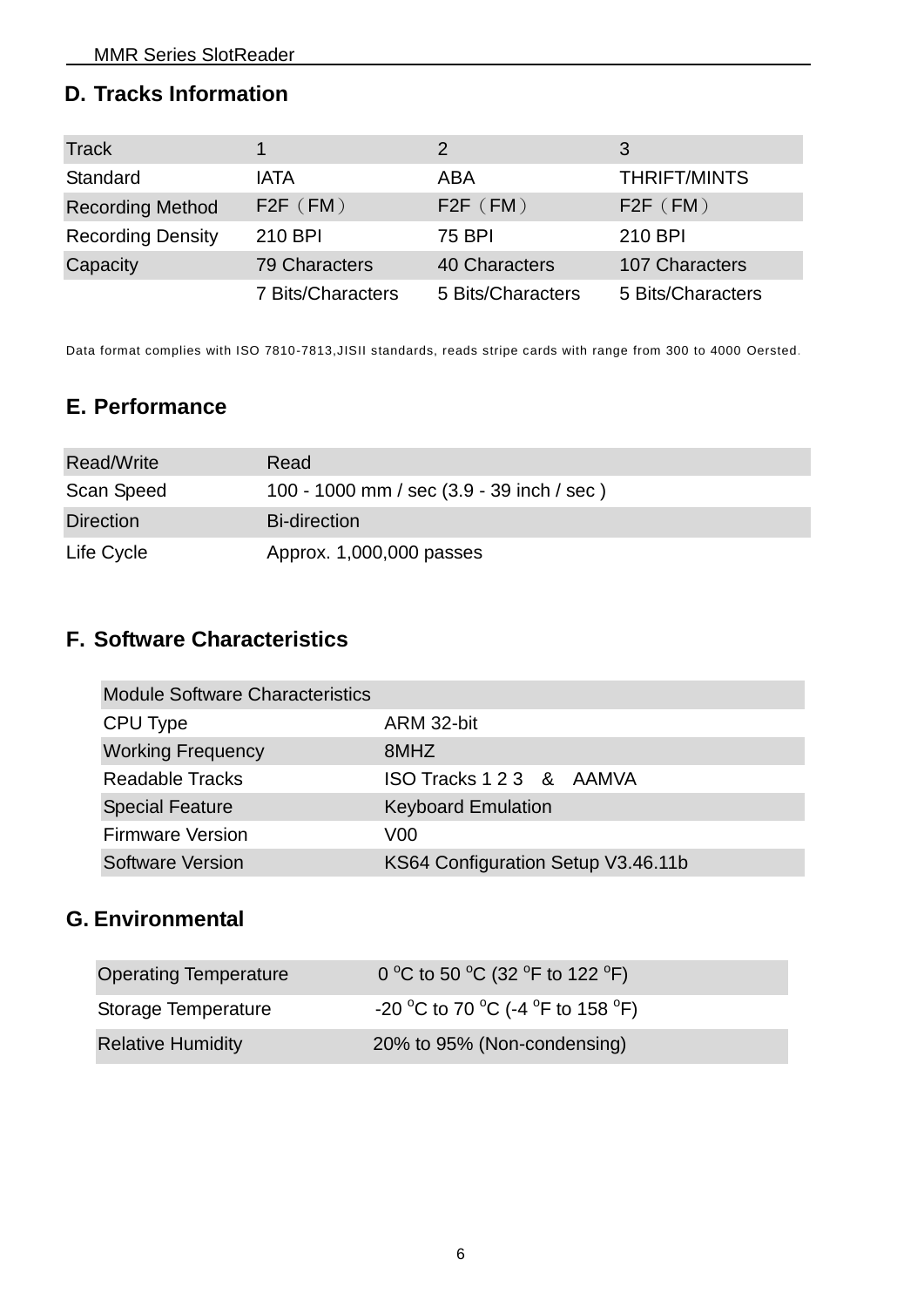### **H. TTL Signal Timing Diagram**



#### **CPD**

When IB is set to high, CPD is asserted low after  $11\pm1$  (19 $\pm1$ ) flux reversals. When IB is set to low, CPD is asserted low after  $13\pm1(27\pm1)$  flux reversals. CPD returns to high level about 35ms after the last RCP  $\ast$ .

 $RCP*$ 

The RCP  $*$  signal indicates RDD  $*$ 's output is valid.

RDD\*

The data signal is valid when the RCP  $*$  is low. If the RDD  $*$  signal is high, the bit is zero

```
(0); otherwise, the bit is one (1).
```
#### NOTE:

- 1. Ignore start bits selectable
	- L:13±1 or H:11±1 flux changes for track B.
	- L:27±1 or H:19±1 flux changes for track A and track C.
- $2.$ Timeout of CPD signal occurs about 35ms.
- 3. The Duty Cycle of RCP \* will approximately equals 50% last bit time.
- $4.$ The RDD  $*$  set up time,  $\Delta t$ , is at least 1.33us.